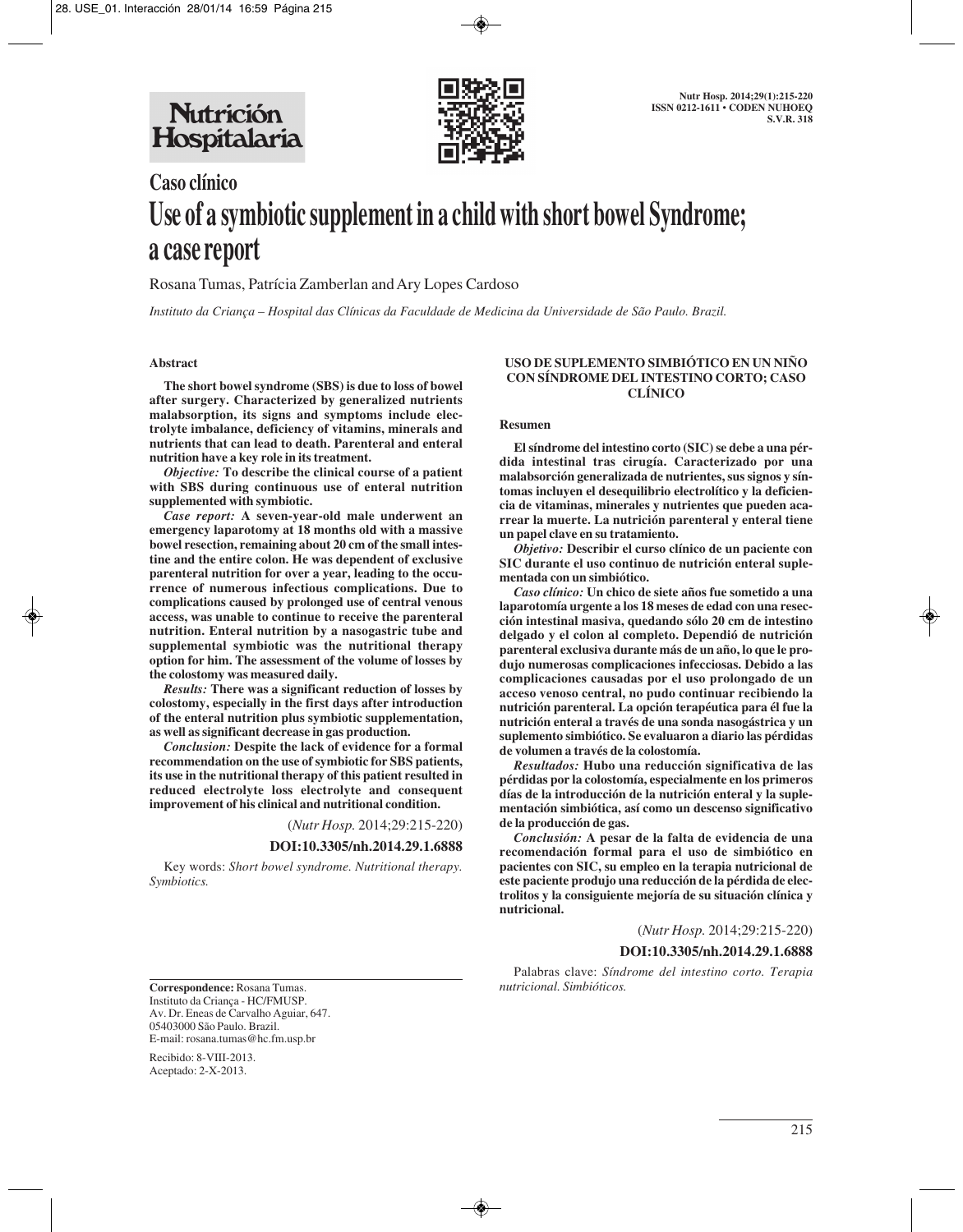## **Introduction**

Intestinal failure is characterized by the impairment of functional capacity of the bowel, compromising the adequate digestion and absorption of nutrients, which becomes insufficient to maintain a healthy nutritional state<sup>1,2</sup>. This condition can be caused by different disorders of the gastrointestinal tract, categorized into three main groups: anatomic, neuromuscular or mucosal disease<sup>1</sup>.

Short bowel syndrome (SBS) is one of the causes of intestinal failure that leads to a state of malabsorption, usually as a result of an bowel resection (at least 30% of the small bowel)<sup>3</sup>. SBS is a functional definition of intestinal failure, characterized by an inability to maintain the balance of energy, protein, fluids, electrolytes and trace elements, under the intake of a conventional diet, and often needs to be associated with parenteral nutrition2,4. In most cases it results from a bowel resection during early childhood due to necrotizing enterocolitis, intestinal congenital anomalies (atresia, gastroschisis), ischemia, volvo, thrombosis, or even later in life, due to Chron's disease or abdominal trauma<sup>1,2,5</sup>. In addition to reducing the absorptive area, there is also a loss of the ability of the gastrointestinal immune function and of the secretion of intestinal regulating peptides and trophic hormones<sup>3</sup>. The prolonged malabsorption leads to a pronounced micronutrient deficiency and growth delay<sup>2</sup>, which in turn can lead to death by severe malnutrition, if not properly treated.

SBS is the primary cause of intestinal failure in children. In these cases, the preservation of the colon plays a crucial role in the production of trophic factors and water and electrolytes absorption<sup>6</sup>. The impairment of the absorptive and digestive surface results in a decrease of the available digestive enzymes and transportation proteins<sup>2</sup>.

Shortly after the bowel resection, the remaining portion of the intestine starts a process attempting to increase the absorption of water and nutrients. It includes muscle hypertrophy and mucosal hyperplasia. This is the point where enteral nutrition therapy plays a key role, since the presence of intraluminal nutrients has a stimulatory effect on epithelial cells and on the production of trophic hormones<sup>2,3</sup>. The success of intestinal adaptation is directly related to the ability of structural and functional changes in the remaining bowel, allowing the child with SBS to have adequate growth and development, while receiving oral and/or enteral nutritional therapy<sup>2</sup>.

The clinical presentation of SBS is highly variable. The symptoms associated with the bowel resection depend on the functional ability of the remaining intestine3 . It may include electrolyte imbalance, clinical symptoms of micronutrients (calcium, magnesium, zinc, iron, vitamin B12, fat-soluble vitamins) deficiency, diarrhea (carbohydrates, protein and fat malabsorption), gastric hyper secretion; generation of kidney

or gall bladder stones, and weight loss<sup>7</sup>. Clinical manifestations depend on the size of the remaining bowel (especially the jejunum and ileum), the presence of enterostomy, the presence of the ileocecal valve, and functional size of the remaining colon, associated diseases and possible complications<sup>2</sup>.

Several complications may occur during the outcome of these patients. Watery diarrhea is usually the earliest complication, particularly when the progression of the enteral nutritional therapy is possible7 . Other complications such as sepsis, cholestasis related to catheter infection, and accidents from catheter obstruction also occur frequently. Hepatic disease related to parenteral nutrition occurs in about 30 to 60% of these patients<sup>2</sup>. Other complications such as gall bladder stones and ulcers at the site of surgical anastomosis are also likely to occur<sup>7</sup>.

Bacterial overgrowth, defined as the increase in the number and species of bacteria in the small bowel leading to inflammation, is particularly problematic in patients with SBS. The excess of bacteria can exacerbate the poor absorption through different mechanisms. Clinical manifestations of bacterial overgrowth may be nonspecific, such as belching, flatulence, abdominal pain and watery diarrhea. It may also present by an increase in energy expenditure, weight loss, colitis and ileitis, which simulate Crohn's Disease. Moreover, the weaning from parenteral nutrition often is difficult, and favors the occurrence of bacterial infections<sup>8</sup>.

The enteral nutritional therapy has proven to be effective in the treatment of these patients by inducing a most suitable process of intestinal adaptation, while the introduction of an efficient oral feeding for patients with SBS is difficult. The presence of nutrients in the remaining bowel contributes to the production of new crypt enterocytes, promoting a gradual growth of the villi, and resulting in an increased absorptive surface. This is crucial for improving the nutritional status of patients with SBS<sup>9</sup>. Nevertheless, the recommendations about the type and duration of enteral nutritional therapy are not a standard, and the patient's age is a key factor to make this decision. It is known, however, that the parenteral nutritional therapy is essential to achieve the nutritional needs of these patients right after the surgical procedure<sup>2</sup>.

The goal and the main challenge of nutritional therapy in the SBS is to enable the patient to maintain adequate growth and development, as well as promote the adaptation of the remaining bowel<sup>9,10</sup>. Even today many controversies about what are the best nutritional interventions for patients with SBS remain. In different centers of the world, most practices are still mainly based on personal experience and not on medical evidence, due to the large heterogeneity among patients with SBS<sup>11</sup>.

The enteral nutritional therapy is the cornerstone for the therapeutic management of patients with SBS. It promotes a combined stimulation of functional,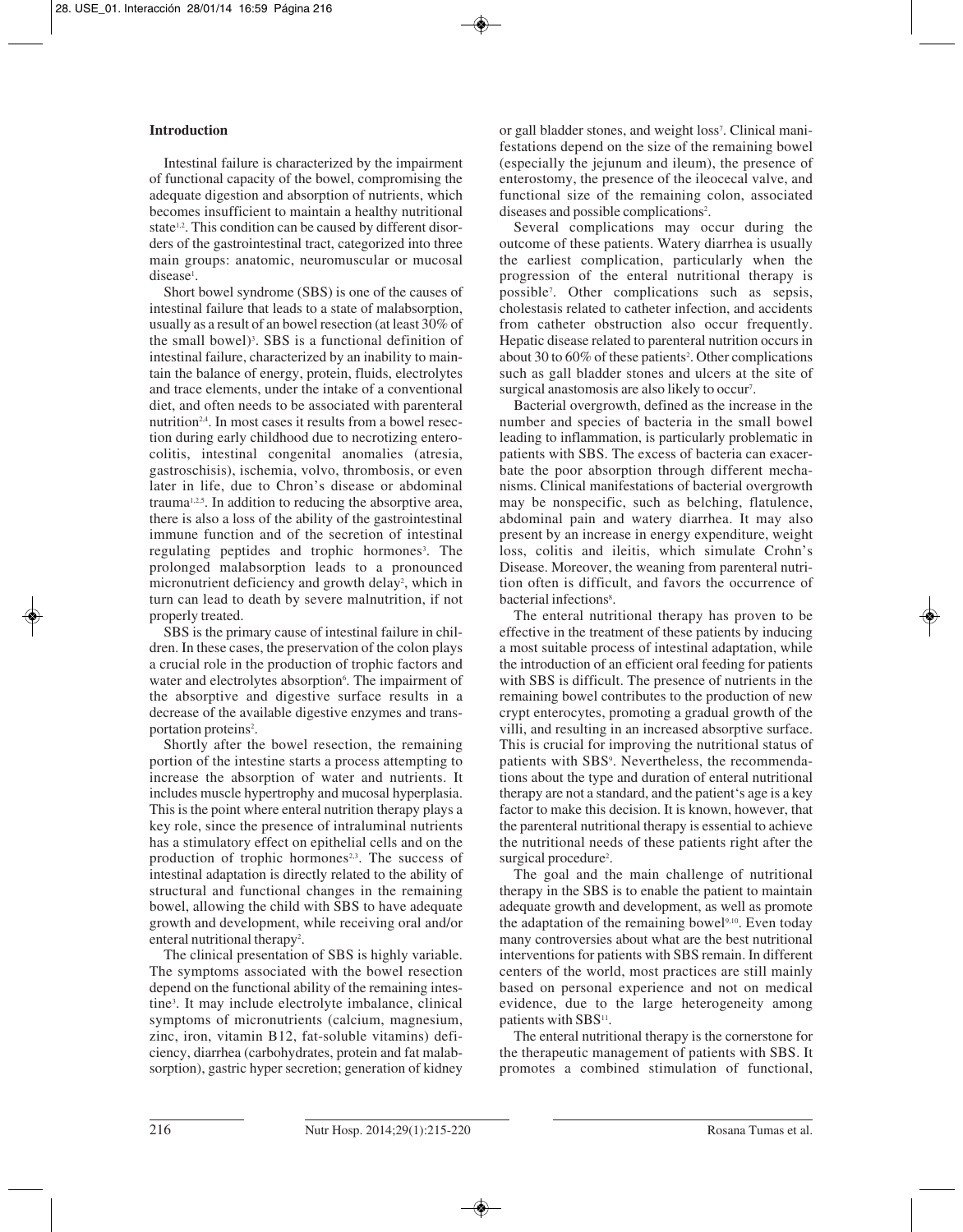hormonal, biliary and pancreatic secretions. As the enteral nutritional therapy starts, improvements of the intestinal flora and intestinal immunity are triggered. The incidence of bacterial translocation also decreases with its beginning<sup>3</sup>. Topics still in debate among experts include: administration mode (continuous versus intermittent), timing for the introduction of enteral feeding, diet composition (polymeric, semielemental or elementary), timing for the introduction of oral diet and fiber supplementation<sup>2</sup>.

It is recommended to give frequent small volume meals every two or three hours, with a balanced mix of proteins, carbohydrates, and at least 40% of the daily caloric intake from fats. Hypertonic drinks (juices) should be avoided, as much as carbohydrate-rich foods, because they may cause major fecal losses, osmotic dehydration, and promote bacterial overgrowth3 . It is interesting to select the nutrients so that they are simple, easy to digest and absorb, and are not harmful, especially regarding their osmolality. The introduction of enteral nutritional therapy and oral diet on the following, should be gradual, initially in small volumes, and always guided by the individual tolerance of the patient.

## **Case description**

On october  $29<sup>th</sup>$ , 2002, a male patient was born with anorectal malformations. A colostomy was performed during the neonatal period. At 18 months, he developed an acute abdomen, and underwent an emergency laparotomy procedure, performed in another hospital. A massive small bowel resection was performed, with only about 20 cm of the remaining small intestine and the entire colon, but there was no further information available from this surgical procedure.

He developed parenteral nutrition dependence for over a year, which led to the occurrence of numerous infectious complications, thrombosis of cava and iliac veins, chylothorax, incarceration and paquipleuris of left lung, oxygen therapy dependence and hypogammaglobulinemia. During this period, the patient also received a diet with complete restriction of fibers, lactose and sucrose, in order to ensure an appropriate nutritional intake, since he presented with large fecal volume gas formation in the colostomy bag. As most of the complications were caused by prolonged use of central venous access, this patient became unable to continue receiving parenteral nutritional therapy. At this point, exclusive enteral nutritional therapy by a nasogastric feed tube was the only option left to nourish this patient.

The chosen diet was a complete polymeric hypercaloric diet (1.5 kcal/mL) with fiber mix, administered by an infusion pump, with a total caloric amount of 1,200 mL/day. A restricted oral food supply (lactose and sucrose-free diet) was associated in order to decrease the fecal volume and gas formation inside the colostomy bag.

A symbiotic supplementation was introduced at the dosage of 6 g/day (LACTOFOS®/SIMBIOFLORA®) comprising fructooligosaccharide and four probiotic strains (*Lactobacillus paracasei Lpc-37 SD 5275, Lactobacillus rhamnosus HN001 SD 5675, Lactobacillus acidophilus N CFM SD 5221 10,9 UFC each strain Bifidobacterium bifidum*), aiming to reduce fecal volume, discourage overgrowth and bacterial translocation and reduce the gas overproduction observed in the colostomy bag.

The patient received a daily symbiotic supplementation for 43 days. During this period, the water balance was assessed every day, through the calculation of the difference between the ingested liquid volume (oral/enteral diet and water) and the volume represented by diuresis and fecal losses. Also, the accumulation of gases in the colostomy bag was observed.

# **Results**

Significant reduction of fecal losses by colostomy, especially in the early days after the introduction of the symbiotic supplementation therapy and the enteral feeding occurred (Fig. 1). A significant decrease in gas production in the colostomy bag was also observed.

## **Discussion**

SBS is a very heterogeneous condition regarding its causes at different ages, length and anatomy of the remaining bowel (presence of enterostomy, preservation of the ileum, colon and ileocecal valve) and its motor function. All these factors strongly influence the intestinal adaptation, and therefore its prognosis $12$ .

The removal of the ileum usually causes a much more difficult outcome than when the jejunum is removed and the ileum is preserved. In addition to having a larger adaptive capacity than the other portions of the small bowel, the ileum has a major role in the reabsorption of bile salts and vitamin B12. It also plays a role regulating the intestinal transit velocity by slowing down the bolus coming from the stomach and proximal small bowel, promoting a greater absorption of nutrients from the diet.

The ileocecal valve works as a physiological sphincter, controlling the velocity with which the chyme is released from the small bowel into the colon. It also avoids bacterial overgrowth in the small bowel, which could make it more difficult to deconjugate bile salts and cause fat and fat-soluble vitamins malabsorption.

The presence of the colon, whose main function is the reabsorption of water and electrolytes, also slows down the intestinal transit, due to its extension. The fermentation of undigested complex carbohydrates by the colonic bacterial flora produces short chain fatty acids (SCFA) which are an important source of energy and trophic stimuli to the intestinal mucosa.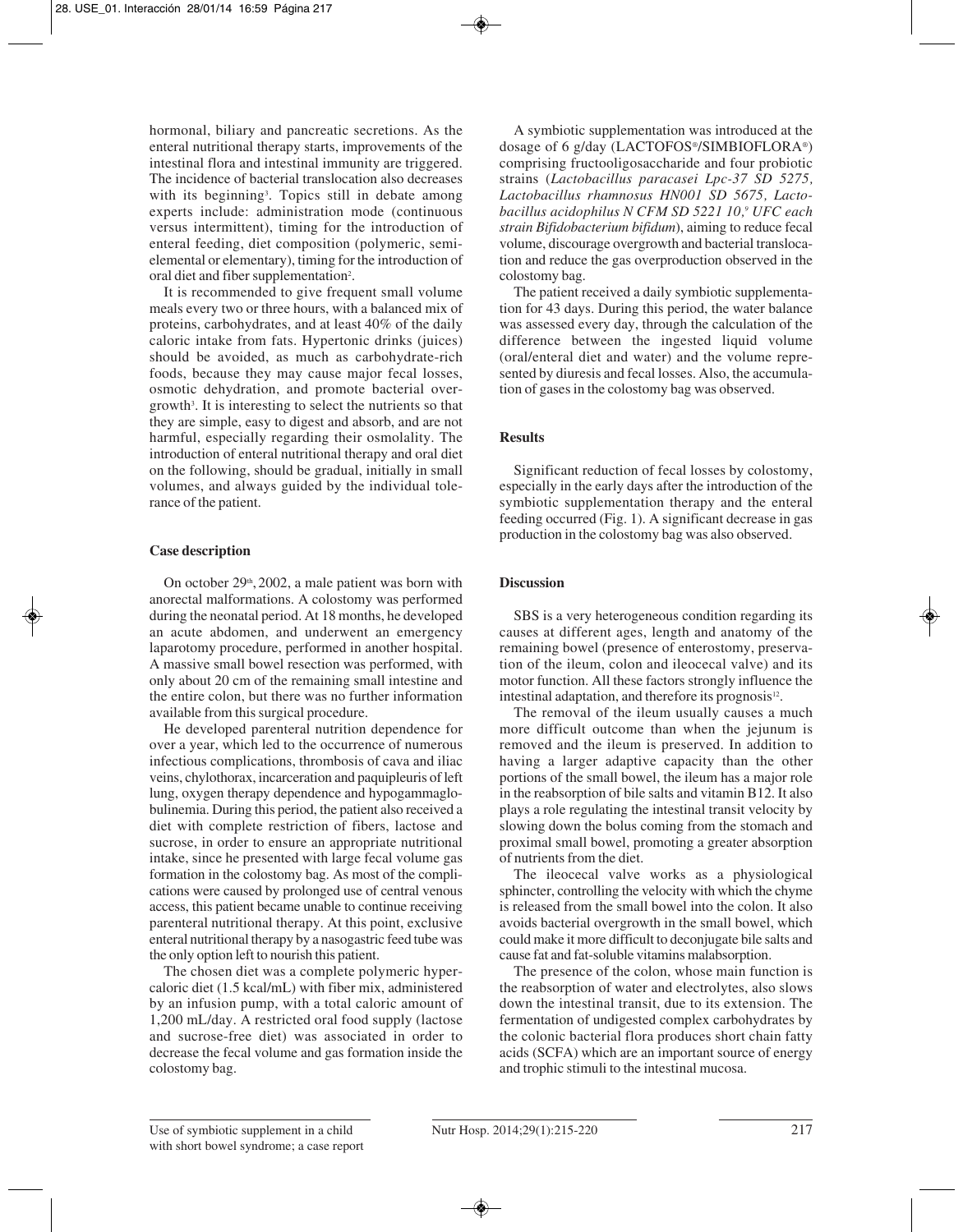

*Fig. 1.—Patient's daily water balance.*

In clinical practice, the nutritional management of SBS involves three stages. The first stage lasts from immediately after resection until about three months later. During this period, severe diarrhea and dehydration may occur with loss of electrolytes and nutrients. The main concern is the parenteral fluid replacement<sup>13</sup>, with special attention to the proper adjustment of serum potassium, calcium, phosphorus and magnesium.

The second stage can last several weeks or months, corresponding to a stabilization period and intestinal adaptation, during which usually occur the transition from parenteral to enteral nutritional therapy (oral or tube feeding). The introduction of enteral nutritional therapy should be initiated as soon as possible, since the presence of nutrients in the remaining intestinal lumen plays a key role in adaptive bowel hyperplasia<sup>2</sup>.

The third stage corresponds to the time when the patient has already achieved an adequate enteral intake that meets his/her nutritional needs, and the gradual weaning from the parenteral nutrition is possible.

Recently, the efficacy of treatment with probiotic, prebiotic and/or symbiotic supplements enhancing the balance of the intestinal bacterial flora, preventing bacterial translocation and improving the nutritional status of patients with SBS has been described. However, little is known about the effects of these products on the immune system of patients with SBS<sup>12</sup>.

Probiotics are live microorganisms that beneficially affect its host by suppressing the proliferation of pathogenic bacteria and also by improving the balance of intestinal bacterial flora. *Bifidobacteria, Lactobacilli* and Gram-positive *cocci* are the most common microorganisms found in the bowel. Their beneficial effects have been described in several clinical situations in animal models, such as diarrhea, food allergies, immune disorders, inflammatory bowel disease, and prevention of intestinal tumors<sup>12</sup>.

Prebiotics are non-digestible fibers from the diet that stimulate growth and activity of a limited number of colon bacteria, providing benefits to the host. Prebio tics tend to reduce the number of pathogenic bacteria and increase the proliferation of *Bifidobacteria* and *Lactobacillus*. Galactooligosaccharides, fructooligosaccharides and lactulose are amongst the most common prebiotics<sup>12</sup>.

Combined treatment with probiotic and prebiotic is called symbiotic therapy, and it has attracted the attention of many experts because of their possible effectiveness in the therapeutic management of patients with SBS<sup>12</sup>.

Our patient has undergone a massive resection of the small bowel and despite the presence of the colon, which is an important organ for water and electrolyte absorption and also for the production of trophic factors, still had large fluid losses after one year of surgery, suggesting a failure in the adapting process of the remaining intestine, which significantly compromised his growth, weight gain and global nutritional status.

Despite the fact that the parenteral nutritional therapy is strictly necessary in this situation, its suspension was inevitable since the patient had superior cava and iliac veins thrombosis, preventing the possibility of any central venous access and therefore the continuity of the parenteral nutritional therapy. The only alternative left was to focus on an effective enteral nutritional therapy, with the association of a polymeric hypercaloric enteral diet with a mix of fibers and a symbiotic supplement for this patient. The goal was to reduce fecal and electrolyte losses, improve the absorptive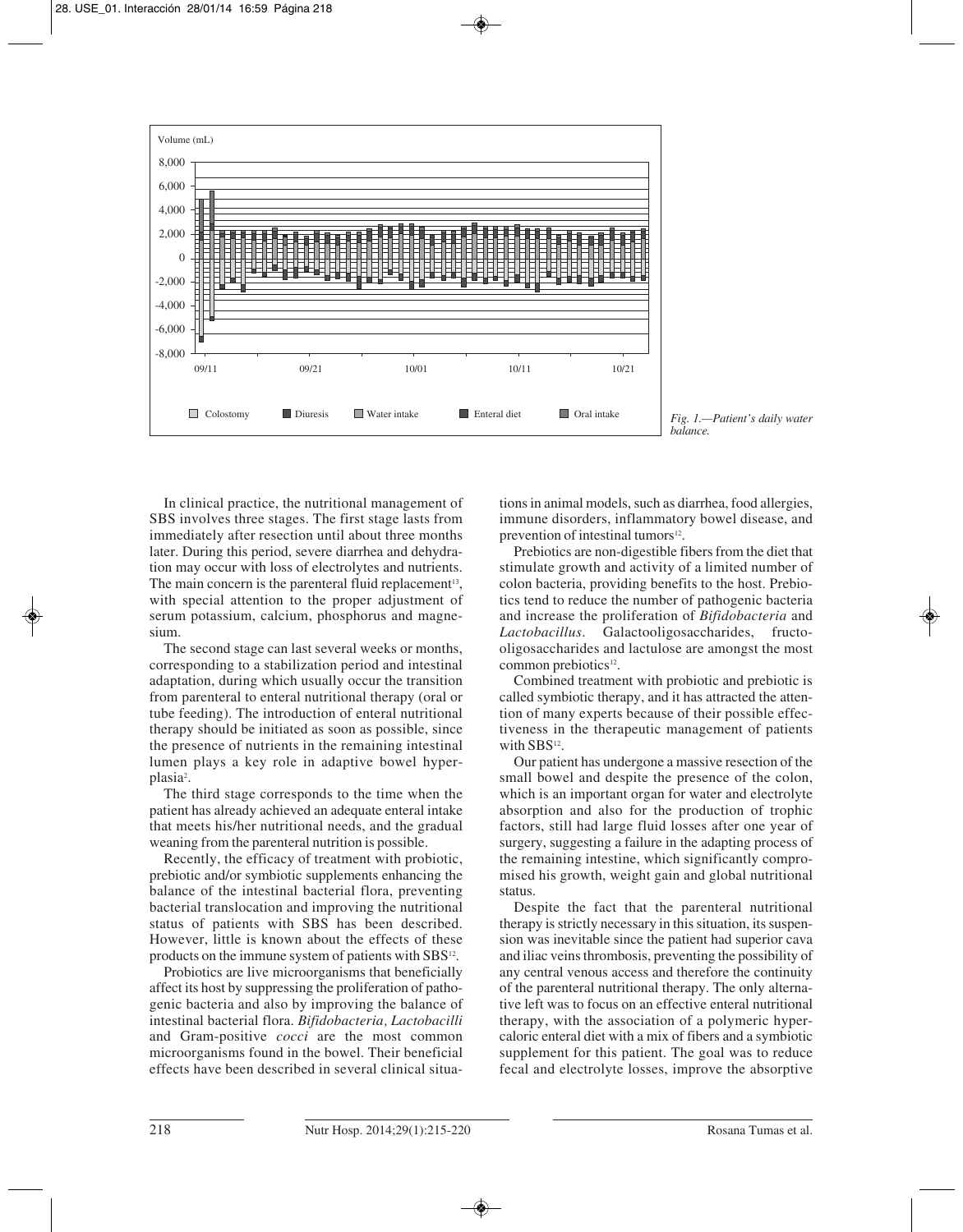process (promoting a better intestinal adaptation) and decrease gas production, ensuring a more efficient nutritional recovery.

The major complication secondary to the SBS seems to be the bacterial overgrowth and bacterial translocation, that contribute to many of the SBS symptoms (intestinal mucosal lesions and consequent malnutrition)<sup>14,15</sup>. Experimental studies with animal models and clinical trials have shown promising results of oral administration of symbiotic supplementation in modulating the severity of bacterial translocation.

The main positive effects of probiotics are assigned to promote these changes in intestinal bacterial flora, since they compete for nutrients and adhesion to the mucosa with pathogenic bacteria. Additionally, the SCFA produced by probiotics stimulate the proliferation of epithelial cells and bowel motility, the production of intestinal mucin and pancreatic enzymes secretion, besides decreasing epithelial cells' apoptosis $12,16$ .

Prebiotics aim to provide a healthier composition of the bacterial flora, working as a nutritional substrate for probiotic bacteria, making the host more resistant to bowel infections, and giving immunomodulatory properties to these compounds. Furthermore, prebiotics are an energy source to bowel epithelial cells and also to other tissues, since they are the ones who enable the colonic production of SCFA17.

Symbiotics are a combination of probiotics and prebiotics, promoting a synergistic action between the two. This appears to have a further positive effect in the treatment of bowel diseases when compared to the separate administration of prebiotics or probiotics. Scientific evidence of this therapy in humans is still limited though.

*Kanamori* et al.18,19 showed a similar outcome to this report, and described their experience with the symbiotic supplementation therapy in two studies. In the first study, symbiotic supplements were prescribed for over a year in seven patients with SBS, and changes in the composition of the intestinal flora with a predominance of anaerobic bacteria and suppression of pathogenic bacteria, associated to an increase of fecal SCFA was observed. All patients, except one, showed weight gain. Five of them increased serum protein levels<sup>18</sup>. In the second study, the same authors described a significant improvement of the absorptive function and motility of a four year old patient with SBS and treated with symbiotics supplementation (*B. breve*, *L. casei* and galactooligosaccharides)<sup>19</sup>.

## **Conclusions**

Nutritional management of children with SBS is very complex and challenging. The main objectives of the nutritional therapy are: the maintenance of a good nutritional status and with satisfactory growth velocity; minimizing fecal losses of water, electrolytes and

nutrients to maintain adequate hydro-electrolytes stability; and maximizing the intestinal adaptation process. For this purpose, it seems that the wiser therapeutic management is the adoption of an individual strategy for each situation, always considering its effectiveness, the physiological principles of the disease and the patient's tolerance.

Despite the lack of evidence for a formal recommendation on the use of symbiotic supplementation for the treatment of SBS, its use in the dietary treatment of our patient resulted in a significant reduction of water and electrolyte fecal losses, with consequent improvement of their clinical and nutritional status.

#### **References**

- 1. Goulet O, Ruemmele F, Lacaille F, Colomb V. Irreversible intestinal failure. *J Pediatr Gastroenterol Nutr* 2004;38:250-69.
- 2. Olieman JF, et al. Enteral Nutrition in Children with Short-Bowel syndrome: Current Evidence and recommendations for the Clinician. *J Am Diet Assoc* 2010;110:420-6.
- 3. Cardoso AL, Romaldini CC. Síndrome do Intestino Curto. In: Delgado AF, Cardoso AL, Zamberlan P. Nutrologia Básica e Avançada. Barueri: Ed Manole; 2010. pp. 169-86.
- Vanderhoof JA, Pauley-Hunter RJ. Management of the Short-Bowel Syndrome in Children. Available at: http://www.uptodate.com/contents/management-of-the-short-bowel-syndromein-children?source=search\_result&search=short+bowel+ syndrome &selectedTitle=3%7E79
- 5. DiBaise JK, Young RJ, Vanderhoof JA. Intestinal rehabilitation and the short bowel syndrome: part 1. *Am J Gastroenterol* 2004;99:1386-95.
- 6. Goulet O, Colomb-Jung V, Joly F. Role of the colon in short bowel syndrome and intestinal transplantation. *J Pediatr Gastroenterol Nutr* 2009;48 (Supl. 2):S66-71.
- 7. Vanderhoof JA, Pauley-Hunter RJ. Chronic Complications of the Short-Bowel Syndrome in Children. Available at: http:// www.uptodate.com/contents/chronic-complications-of-the-shortbowel- syndrome-in-children?source=see\_link
- 8. Vanderhoof JA, Pauley-Hunter RJ. Clinical Manifestations and Diagnosis of Small Intestinal Bacterial overgrowth. Available at: http://www.uptodate.com/contents/clinical-manifestationsand-diagnosis-of-small-intestinal-bacterial-overgrowth?source= see\_link
- 9. Goulet O, Baglin-Gobet S, Talbotec C, Fourcade L, Colomb V, Sauvat F, et al. Outcome and long-term growth after extensive small bowel resection in the neonatal period: a survey of 87 children. *Eur J Pediatr Surg* 2005;15:95-101.
- 10. Miyasaka EA, Brown PI, Kadoura S, Harris MB, Teitelbaum DH. The adolescent child with short bowel syndrome: new onset of failure to thrive and need for increased nutritional supplementation. *J Pediatr Surg* 2010;45:1280-6.
- 11. Olieman JF, Poley MJ, Gischler SJ, Penning C, Escher JC, van den Hoonaard TL, et al. Interdisciplinary management of infantile short bowel syndrome: resource consumption, growth, and nutrition. *J Pediatr Surg* 2010;45:490-8.
- 12. Uchida K, et al. Immunonutritional effects during synbiotics therapy in pediatric patients with short bowel syndrome. *Pediatr Surg Int* 2007;23:243-8.
- 13. American Gastroenterological Association medical position statement: short bowel syndrome and intestinal transplantation. *Gastroenterology* 2003;124:115-1110.
- 14. Gonzalez HF, Perez NB, Malpeli A, Martínez MI, Del Buono B, Viteri FE. Nutrition and immunological status in long-term follow up of children with short bowel syndrome. *JPEN J Parenter Enter Nutr* 2005;29:186-91.
- 15. Wessel JJ, Kocoshis SA. Nutritional management of infants with short bowel syndrome. *Semin Perinatol* 2007;31:104-11.